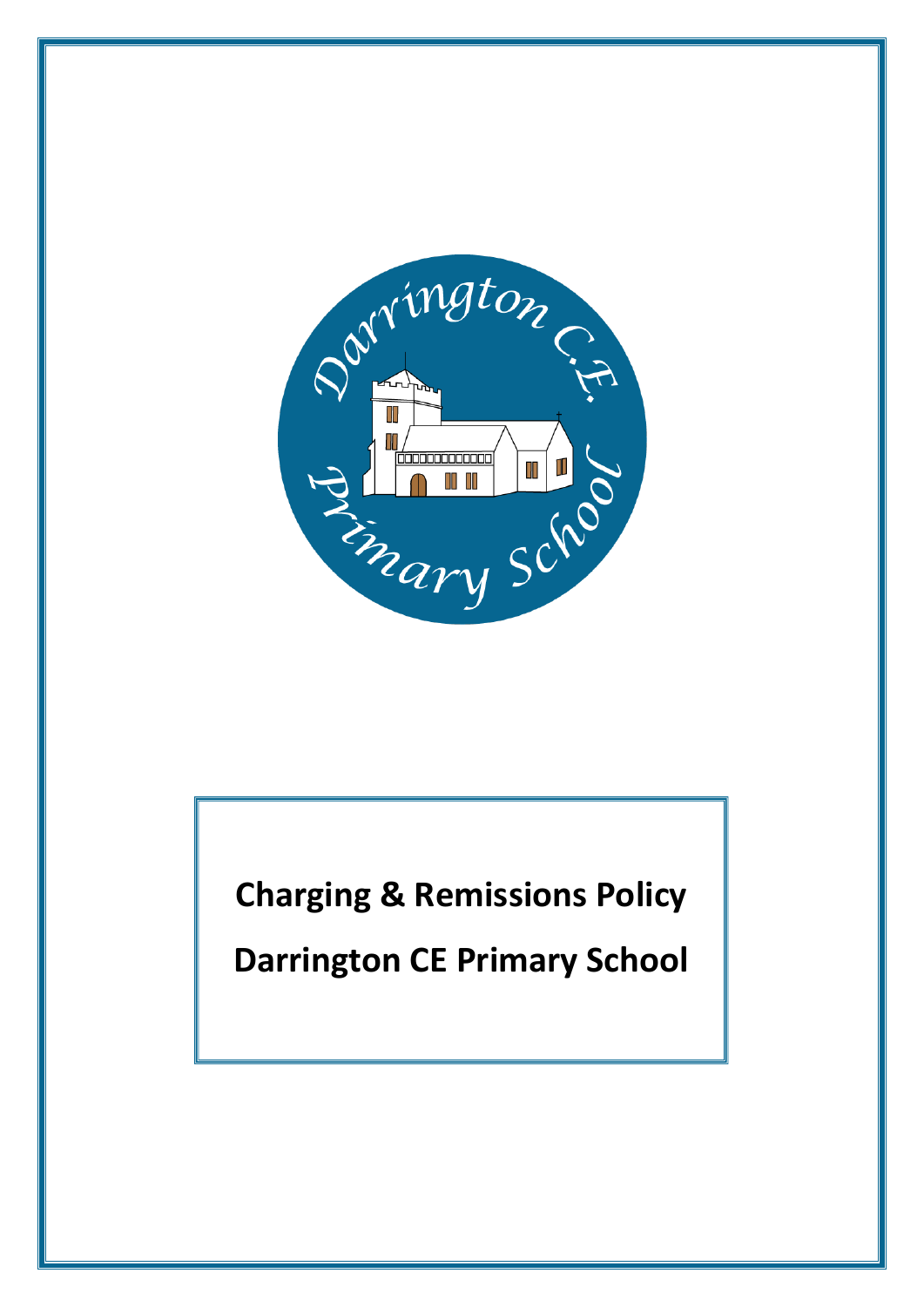## **Introduction**

We strive to offer an exciting curriculum which enriches the school experience for all our pupils. We understand that trips and experiences may incur a cost and these costs where possible will be met by school however on occasion this will not be feasible within budgets. As a result of this we will ask parents/guardians to make a contribution to contribute towards these costs.

The costs we ask for will not exceed the cost of the activity or trip.

#### **Educational Visits**

School visits out into the locality or visitors into school greatly enhance the curriculum, but unfortunately many of these incur costs, especially for transport. When organising these visits we ask parents to contribute towards the cost. If we do not receive sufficient voluntary contributions, we may cancel a visit or visitor. If a child is absent for the visit after making a contribution, monies will be refunded except in the case of theatre tickets, or other pre-paid expenses where the cost of which will already have been made in advance. Theatres do not make refunds. When a visit goes ahead, it may include children whose parents have not made a contribution. We do not treat these children differently from any others. Parents have a right to know how each trip is funded and we will provide that information on request. Parents of those children who are in receipt of Pupil Premium Funding will not be expected to pay for these educational trips whereby this funding can be used to fund the trip, or may only be required to pay a proportion of the total cost of the trip/visit.

Where a pupil is in receipt of Pupil Premium, the Governing Body will pay up to a maximum percentage contribution to the cost of board and lodgings for any residential activity (classed as an optional extra taking place out of school hours).

In other circumstances, the Governors will invite parents to apply in confidence to the Head Teacher for the remission of the charges in part or full. The Head Teacher, in consultation with the Chair of Governors, will make authorisation of any such remission.

#### **Activity weeks in school**

 Experienced coaches, dance/theatre companies and other professionals are sometimes invited to lead workshops for pupils to learn new skills not normally available through the school curriculum. Parents are asked usually to make a contribution towards these activities to help offset the cost of employing these outside agencies.

#### **Breakfast Club**

Our Breakfast Club is available to all pupils, Monday to Friday during term time from 7.30am until 8.50am when school starts.

- 7.30am to 8.50am including a healthy breakfast and juice drink £4.00\*
- Drop off only after 8.15am with no breakfast £2.50\*

Children in receipt of Pupil Premium Funding may be eligible to use the breakfast club for a reduced fee. Please enquire at the school office for further clarification.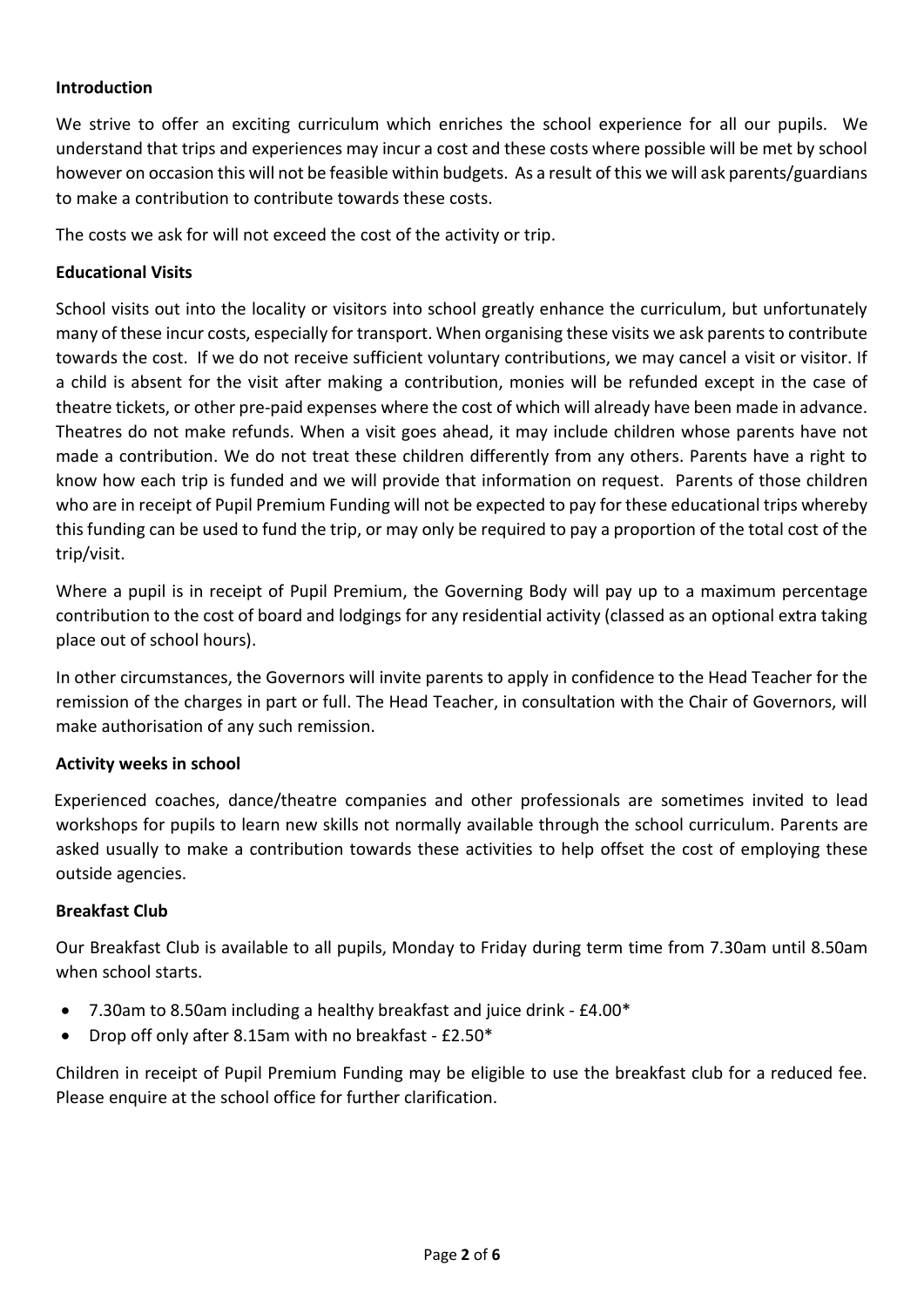# **Afterschool club provided by school staff**

School will provide an afterschool club as part of the extended care offer but this does not form part of the curriculum or activities within it. The club will run 3.30pm to 5.30pm and children wishing to attend this club must book in advance. The cost of this club is £7.00\* and no part session fee is available. If a child attends another paid afterschool sports club and requires the extended care, then it will be charged at £4.00\* per session.

\*Prices correct at time of this policy review - please contact school for our current charges.

### **Sports or Educational After School and Lunchtime Clubs**

 These clubs are available to all pupils, some being free of charge and led by staff. Others may be led by professional coaches and incur tuition charges. We will inform you of the charges prior to the club starting. Unfortunately, any child who is owing a debt to school will not be able to book onto another club until the debt is cleared. For further details please contact the school office.

Children in receipt of Pupil Premium Funding may be eligible to use the club for a reduced fee. Please enquire at the school office for further clarification.

### **Food/ Technology Costs**

School may ask for contributions towards the cost of ingredients when the end product will be shared by the children in school or a sample taken home.

#### **Loss or Damage to Property or Equipment**

The school environment should be respected and protected. Parents are asked to contribute towards the cost of lost or damaged reading books. They may be asked to contribute towards the cost of repair or replacement of school equipment, if their child has wilfully caused this damage.

#### **Individual and Group Music Tuition**

The charge for providing individual/group musical instrument tuition is currently provided by Wakefield Music Services and the charges per term will not exceed the cost of the provision. School currently subsidises the cost of music lessons however a fee is payable by parents for the provision of this service. Fees will be charged per term and notice to stop must be given prior to the new term starting. Children in receipt of Pupil Premium will receive lessons free of charge.

#### **Early Years - 3 and 4 year olds**

From September 2017 changes to the early years funding means that eligible parents will be entitled to up to 30 hours of free childcare per week (**extended entitlement**) which can be taken up in a variety of ways. This will be split into two categories;

- **Universal entitlement/funding** 15 hours funding per week for all 3 and 4 year olds.
- **Extended entitlement/funding -** Up to an additional 15 hours funding per week for eligible parents of 3 and 4 year olds.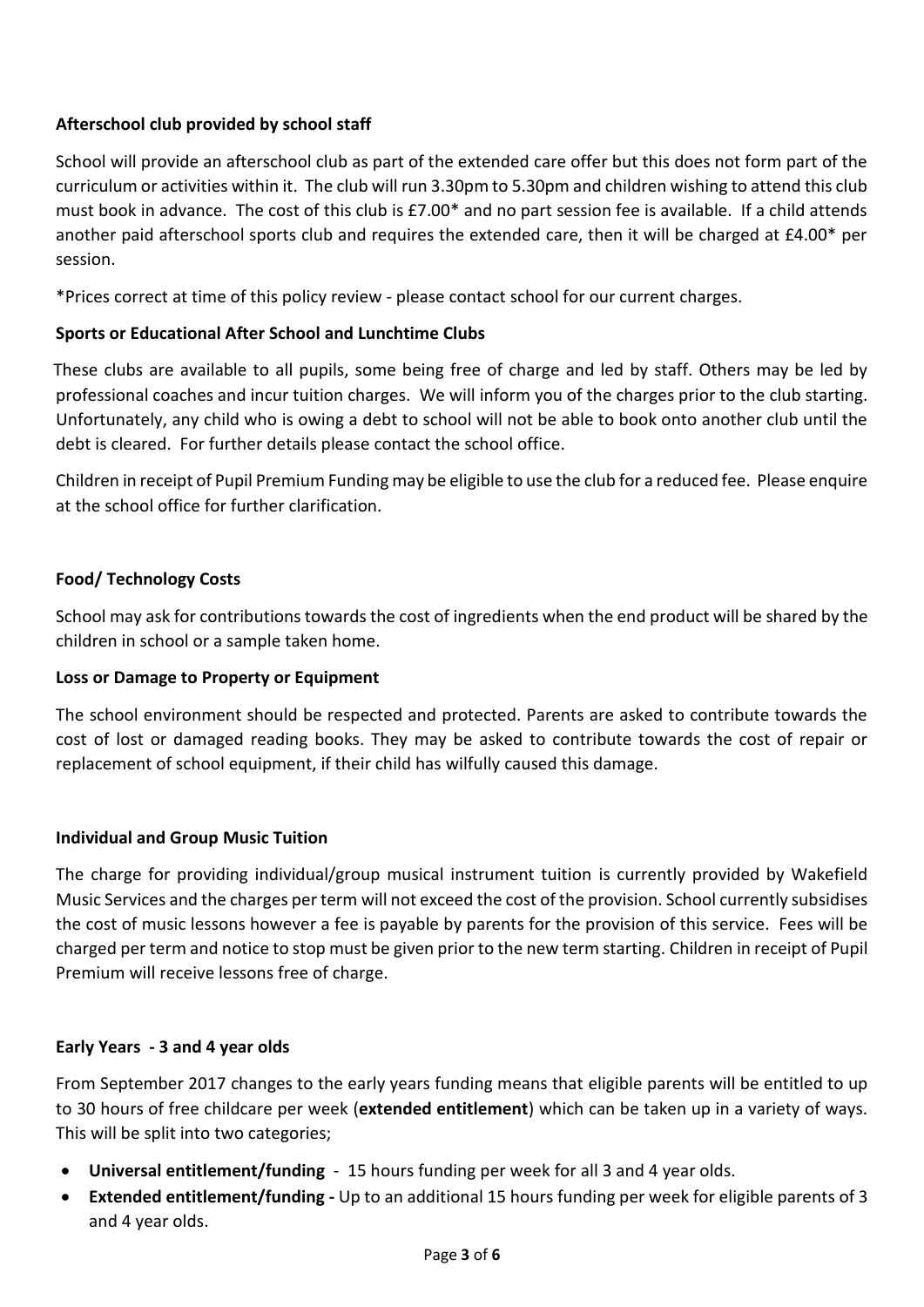# **Hours of operation**

- Breakfast club: 7.30am to 8.50am
- School day: 8.50am to 3.30pm
- Afterschool club: 3.30pm to 5.30pm

The school will allow parents to purchase individual sessions as follows

- Mornings 8.50am to 11.50am 3 hours
- Afternoons 12.30pm to 3.30pm 3 hours
- Full dav

Additional sessions will only be charged where the 15 hours **universal entitlement funding** and additional 15 hours **extended entitlement funding** (where eligible) has been allocated.

The **universal and extended funding** can be used for daily morning/afternoon sessions, or full days.

You can choose to use your **universal funding** to cover any sessions within the week either morning, afternoons, or for the full day covering both sessions up to a maximum of 15 hours per week. For a full day the funding will be applied from 8.50am and parents should inform the school office and Nursery if they are collecting the child once the funding has been used for that day, or if you require additional hours/sessions. Please discuss and agree your individual session requirements with the office. **Universal funding** cannot be used for breakfast or afterschool clubs

If **extended entitlement funding** is to be used, you should discuss your requirements with the school office to ensure that the maximum funding you are eligible for has been applied before any additional charges for sessions.

You must provide school with your **11 digit eligibility** code the term before you wish your child to start using this entitlement in nursery. Failure to provide this code will result in you being invoiced for the hours your child is in nursery as this cannot be applied retrospectively.

**Extended entitlement** funding may also be used to purchase provision in the breakfast club, and afterschool club subject to availability. Please check with the school office for availability.

Sessions/days will be allocated on a first come first served basis and a place will be only guaranteed once a formal offer and parental agreement has been returned and accepted by the school.

## **Charges**

- A 3 hour session will be charged at £12.30.
- An hourly rate of £4.10 will be charged.
- Trips and visits to school by third party providers will be charged based on the cost of the trip or visit and you will be advised of this prior to the trip.

Any charges made by the school will only reflect the cost of running the service such as staffing, utilities, equipment, continuous professional development, and resources.

#### **Invoices**

Parents will receive an invoice for the sessions/hours and this will be expected to be paid by the due date. Payment can be made online by Parentmail.pmx, at the office, or by using tax free childcare vouchers.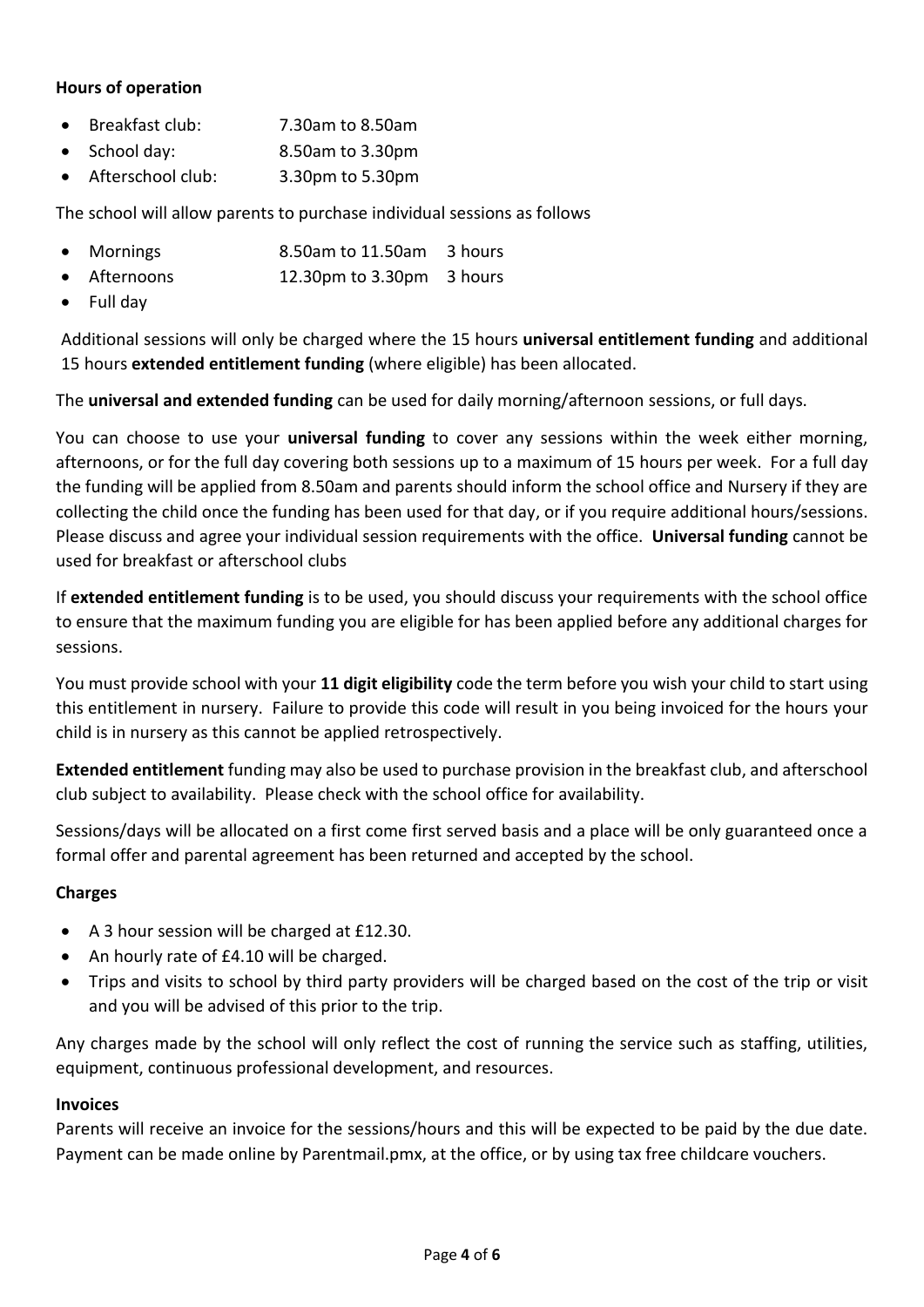## **Availability**

Places will be allocated based on the Early Years Admissions Policy and any additionalsessions will be offered only where space is available.

## **Deposit**

The school reserves the right for to charge parents using extended entitlement to pay a deposit of £50 to secure your child's place. This will be refunded and/or deducted from your first months invoice. Should you fail to take up your child's place, this will then become **non-refundable.**

## **Inclusion**

This policy will be applied to all pupils. We welcome our responsibilities under the Disability Equality Duty by promoting equal opportunities, eliminating discrimination and improving access to learning for disables people. In order to comply with the requirements of the DDA 2006, we will make reasonable adjustments to ensure all stakeholders understand and can follow this policy. We will actively seek to remove any barriers to learning and participation that may hinder or exclude individuals or groups of pupils.